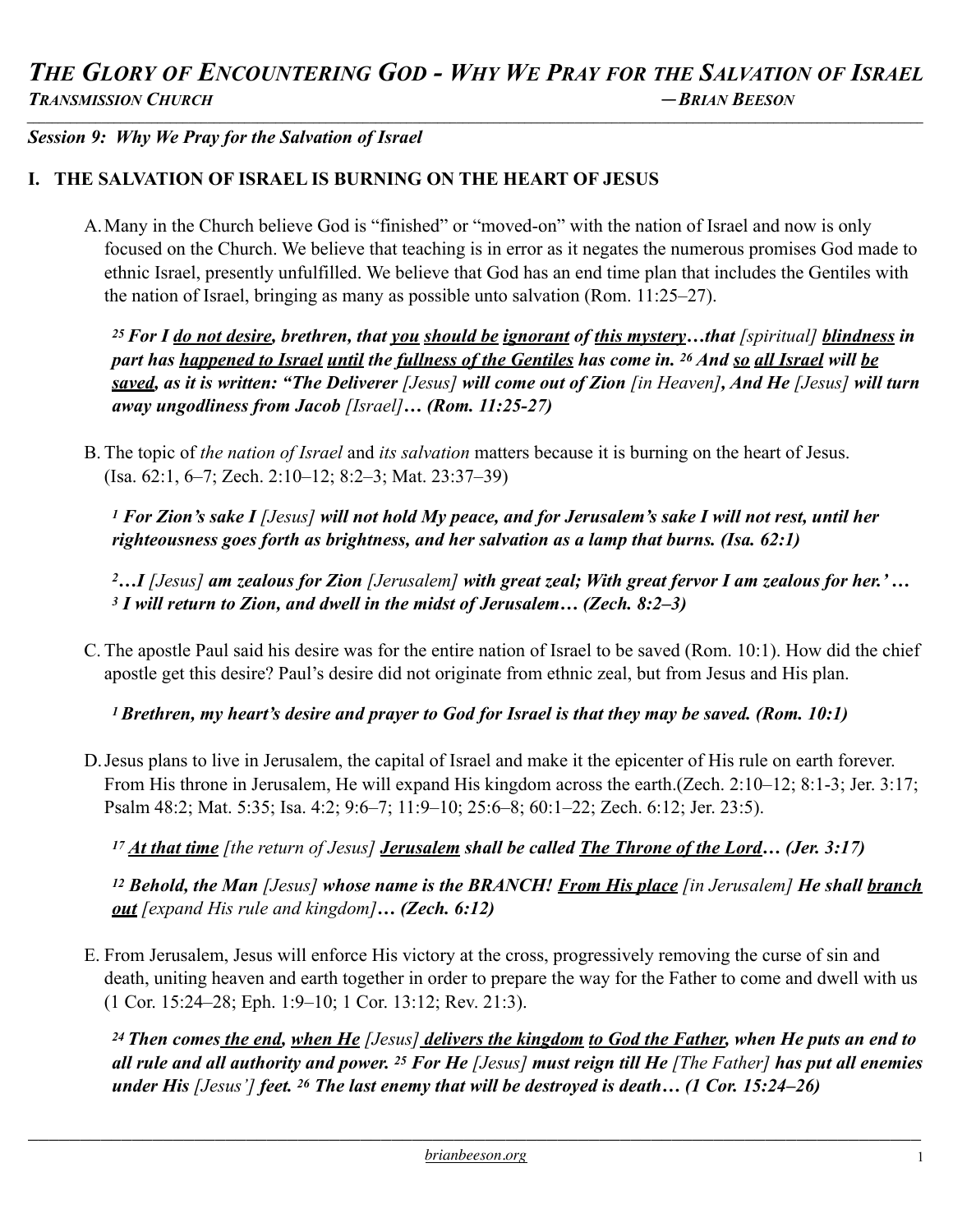### **II. GOD KEEPS HIS PROMISES - HIS NAME AND CHARACTER ARE TIED TO ISRAEL**

- A. Israel's restoration matters because God has bound Himself by making covenants with Israel through Abraham, Moses and David. *He has set His reputation and ways on display for all to witness* (1 Cor. 10:11; Rom 11:22, 33; Ex. 32:12; Nu. 14:13–19; Isa. 12:5–6; 60:9a).
- B. Abrahamic (Gen. ch. 12, 13, 15 and 17). God promised to:
	- 1. *Make Abraham's descendants a great nation* (Gen. 12:2). Abraham did not understand this promise to be spiritualized—this refers to ethnic Jews and is not yet fulfilled. Israel has not entered into the promise of being large in size or great in fame among the nations of the earth (Isa. 9:3; 26:15; 49:19– 20; 60:22; Deut. 28:13; 26:19; Jer. 33:9; Isa. 27:6; 60:15; Psalm 48:2).
	- 2. *Give his descendants the land of Canaan from the river of Egypt to the Great River (Euphrates) forever* (Genesis 12:7; 13:14–15; 15:18–21; 17:8). Even under Solomon, Israel did not inherit the entirety of the land promised. The land given to Abraham is an estimated 65,000 sq. miles, the size of the state of Missouri while the land modern Israel presently possess is 8,000 sq. miles, the size of New Jersey.
	- 3. *Bless all nations of the earth through Abraham's offspring* (Genesis 12:3; 22:18; 28:14). All nations benefit from Israel who brought them Jesus. As the Church grows in influence, each nation receives a witness of the truth and a godly presence of salt and light. However, this blessing is only a downpayment of how Jesus' leadership will restore, guide, heal the nations. He will do much more through Israel as a human king when He returns (Jer. 3:17; Zech. 14:16; Isa. 11:10; 66:23; Isa. 2:2–4; 25:6–8; Ezek. 47:12; Rev. 22:2).
- C. Mosaic (Deut. ch. 28, 30; Lev. 18): *Israel was given ownership of the land of Canaan but in order to inherit the land,* she must fear the Lord and follow His ways as prescribed in the Law, or be expelled from the land until a later time when God returns Israel to it. Only when Israel collectively receives Jesus as Lord will sin be removed and they will fulfill the Law through the Spirit (Jer. 31:31–34; Ezek. 36:25–27; Isa. 4:2–6; Jer. 33:8; Rom. 11:25–26; Rom 8:4; 10:4; 13:8–10).
- D. Davidic (2 Samuel 7:12–16; 1 Chron 22:10; Psalm 89): *God promised He would establish David's dynasty and kingdom forever with an heir from his own body.* A descendant of David will always rule in Jerusalem (1 Kgs. 2:4; 8:25; 1 Kgs. 9:5; 2 Sam. 7:8–16), yet no descendant of David has been on Israel's throne for 2,500 years (Hos. 3:4–5). One day David's descendant, Jesus will (Isa. 9:6–7; 11:1, 10; Jer. 33:15, 17, 21–22).

# **III. ISRAEL'S SALVATION MEANS SALVATION FOR THE ENTIRE EARTH**

A.Paul makes it clear that the benefits we have received in the gospel is through Israel (Rom 11:17–24).

*17 And … you [Gentile believers], being a wild olive tree, were grafted in among them [believing Israel], and with them became a partaker of the root and fatness of the olive tree (Rom. 11:17)*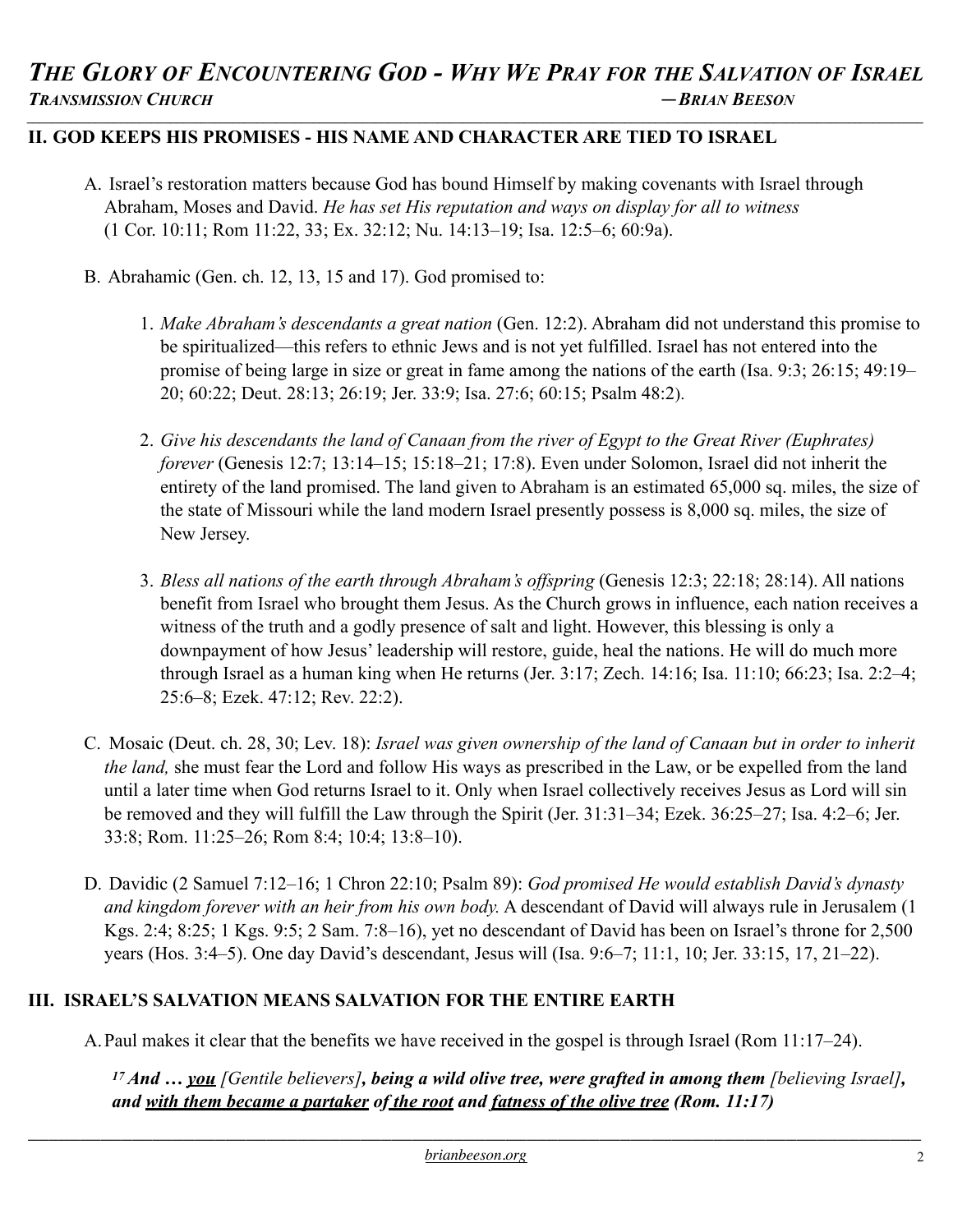B. When Israel receives *the full blessings* from these covenants, *the entire earth will be blessed beyond measure*  (Rom. 11:12–15). If we want world-wide salvation and God's glory covering the earth, we should want Israel's restoration! (Isa. 6:3; 11:9; Hab. 2:14)

*12 If their [natural Israel's] fall is riches for the world… how much more their fullness… 15 For if their being cast away is the reconciling of the world, what will their acceptance be but life from the dead? (Rom. 11:12–15)* 

C. Even in their unbelief, God has not revoked His promises. He will fulfill what He has spoken though His prophets to the last letter (Deut. 7:6–7; Isa. 14:1; Rom. 11:29; Mat. 5:17). See verses below.

*<sup>29</sup> For the gifts and the calling of God are irrevocable. (Rom. 11:29)* 

*<sup>17</sup> "Do not think that I [Jesus] came to destroy the Law or the Prophets. I did not come to destroy but to fulfill. (Mat. 5:17)* 

D. *In the interim*, it is important for the Church to support God's purposes for Israel in prayer among other ways (Isa 62:6-7; Psalm 122:6).

# *<sup>6</sup> I have set watchmen [intercessors]on your walls, O Jerusalem; They shall never hold their peace … 7 And give Him no rest till He establishes And till He makes Jerusalem a praise in the earth. (Isa. 62:6-7)*

E. To be effective in prayer, we must have understanding. The Lord promised his people would insight regarding His end time plans (Jer. 23:20; Dan. 11:33–34). To have insight, we must eat the scroll and consider what He is written as well as ask for the Spirit's help (Jer. 30:24; Ezek. 3:1–2; 2 Tim. 2:15; 1 Cor. 2:8–10; Rom. 11:1–2, 25).

# **IV. PROPHETIC PROMISES FOR ISRAEL'S SALVATION**

# A. **Deuteronomy**

- 4:27-31 Israel's end-time salvation
- 30:1-10 Israel will return from captivity and experience salvation
- 33:26-29 Israel will be delivered and saved by the Lord

#### B. **Isaiah**

- 11:10-16 God will assemble outcasts of Israel and unify them
- 29:14,17-24 Revival with signs and wonders with many new converts
- 30:18-33 Israel will understand the Lord; creation supernaturally restored and altered
- 32:15-19 Peace and restoration for Israel upon the Lord's return
- 33:2-6, 17 Release of grace and power upon Israel in the end-time shaking
- 35:1-10 Revival will come with power and miracles with grace to make His people holy
- 42:10-17 Prayer for Jesus to stir up His zeal as a man of war in the end times
- 43:1-7 There will be worldwide revival with protection from evil and Israel's return
- 44:1-5 God's blessings will flow on His thirsty people and they will be His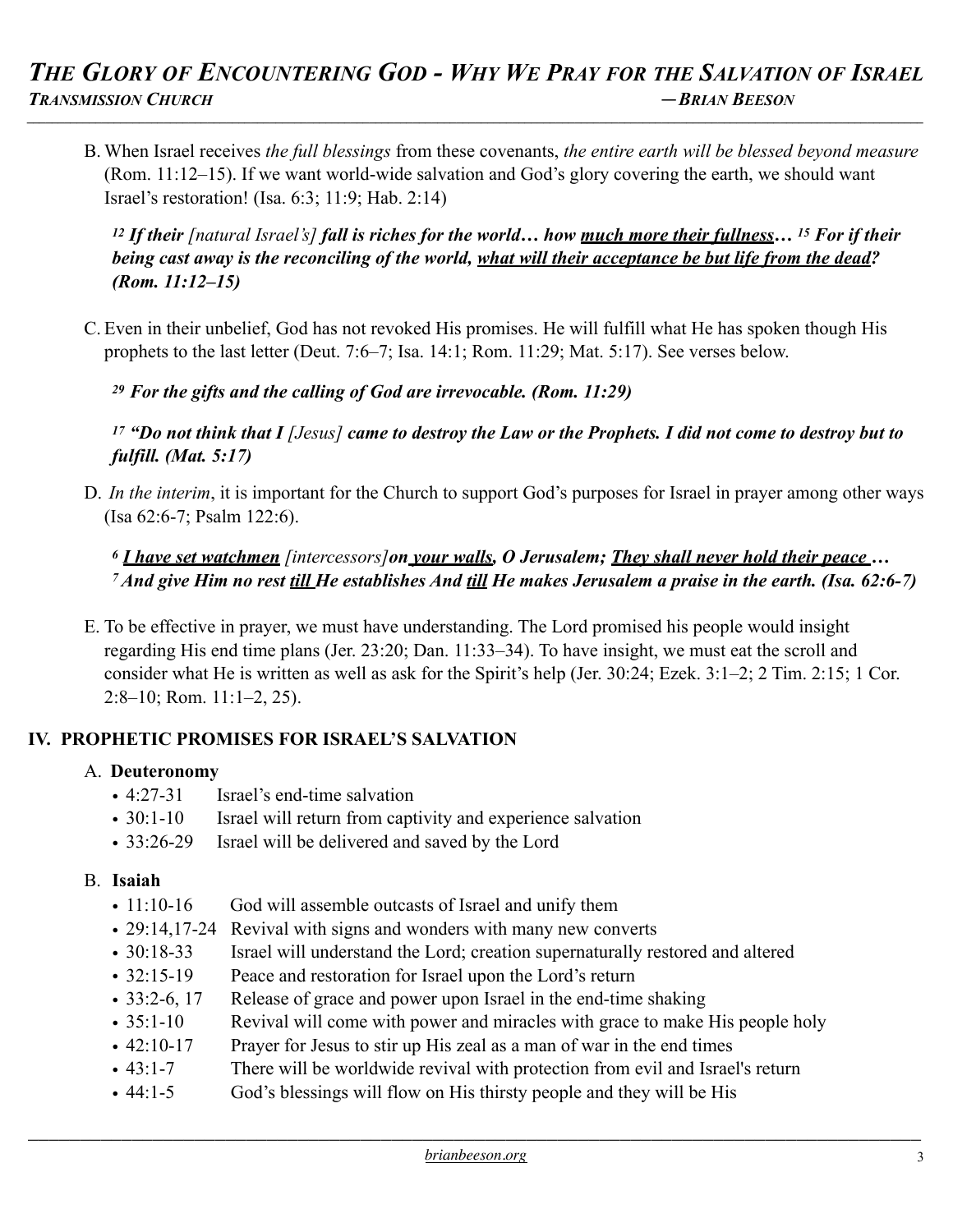- 45:17, 22-25 God will cause all to bow before Jesus in Israel and the nations
- 51:3-11 God's power will be demonstrated again like it was in the days of Moses
- 54:1-17 God renews covenant with Israel, increase of descendants and revival in land
- 56:6-8 God will build the house of prayer for Israel's full salvation
- 59:19-21 The Lord will raise up a response against Israel's enemies and reclaim His people
- 60:1-62:12 Picture of Israel's restoration and glory
- 63:7-64:12 Isaiah's intercession for Israel's salvation
- 66:7-14;18-21 God will answer prayer for Israel's restoration

### C. **Jeremiah**

- 3:14-20 Return of the remnant and unity of Israel. Shepherds with bridal paradigm
- 16:14-21 Deliverance from the land of the north unto the release of the great harvest
- 30:16-23 God will cleanse Israel from sin and release great blessing to them
- 31:1-14 God's power and mercy released to Israel in the end times
- 32:37-42 God's power and mercy released to Israel in end times
- 33:6-26 Blessing and power will come when God restores His people
- 50:4-5; 19-20,34 Israel will seek the Lord and experience His salvation

### D. **Ezekiel**

- 11:17-20 God will gather Israel from the whole world to redeem them, give them a new heart
- 16:60-63 God will restore Israel and remove shame forever
- 20:33-44 God will purge and cleanse end time Israel
- 34:11-31 God will fully restore Israel
- 36:22-38 God will fully save Israel
- 37:1-28 God's covenant and blessing manifested in unity and power

# E. **Hosea**

- 2:14-23; 3:5 God will fully restore Israel
- 5:15-6:3, 11 God will release His full grace to Israel
- $\cdot$  14:1-8 God will freely heal and restore Israel

# F. **Joel**

- 2:28-32 God will pour out His Spirit on all flesh
- 3:17-20 Israel will be holy and established by God

# G. **Zechariah**

- 8:2-8 God will be zealous to restore Israel
- 12:10-13:6 God will save and cleanse Israel

# H. **Other OT passages**

- Amos 9:11-15 The Tabernacle of David being rebuilt, evangelism and conversion of M.E. nations
- Haggai 2:6-9; 21-22 God will make Israel glorious when He shakes the nations
- Zeph. 3:8-20 God's glory will be restored to Israel
- Mal. 4:1-6 Jesus will be exalted as He heals Israel and sends Elijah with power